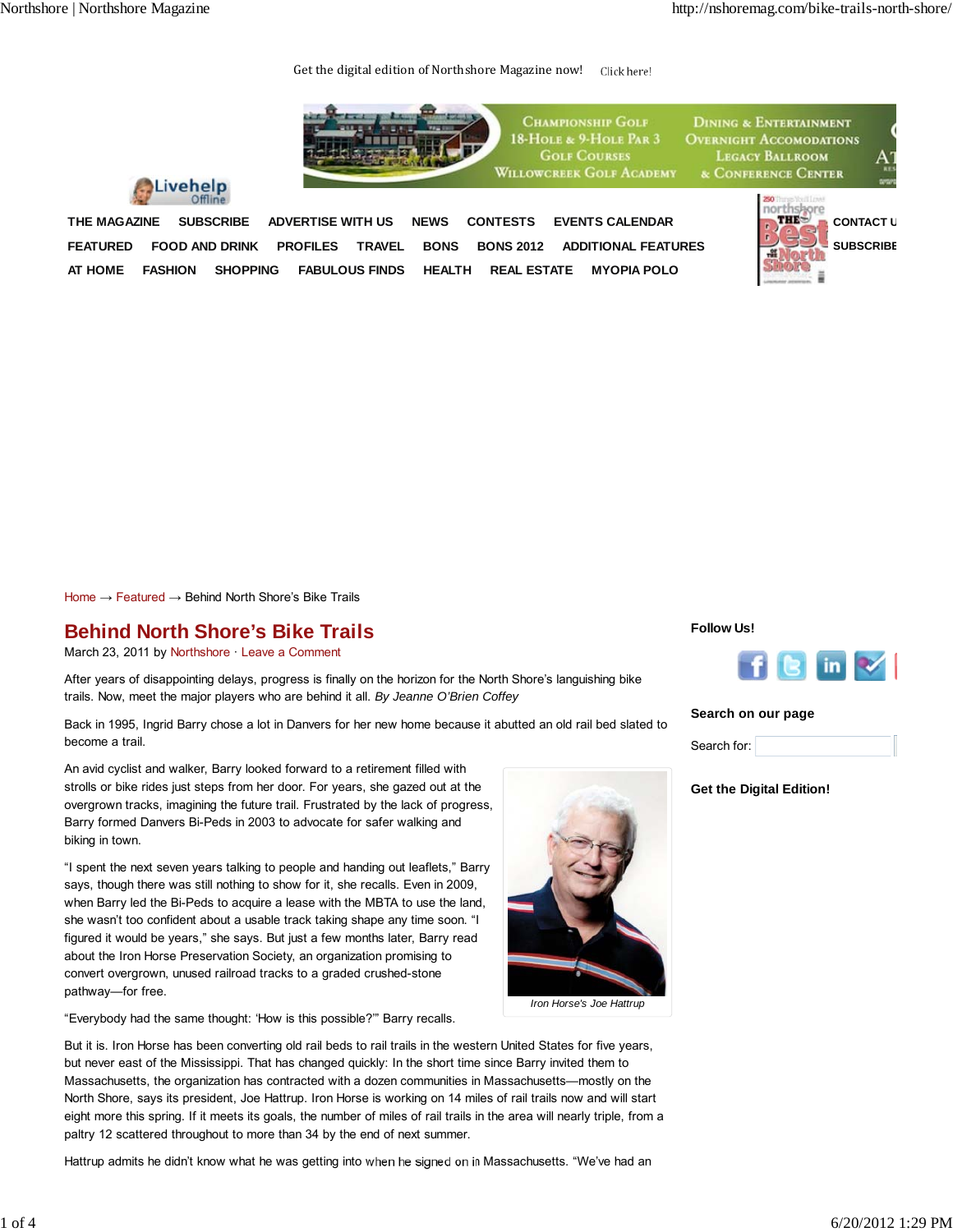#### launching and funding rails-to-trails conversion projects. So while the North Shore is a popular biking destination, Get the digital edition of Northshore Magazine now! Click here!

a lot of rail trail plans have been languishing for years. Two big ones are among those looking to Iron Horse for help: the Border to Boston project, a bit of a misnomer in that it could one day cover 28 miles from the New Hampshire border to Danvers, and Bike to the Sea, intended to connect Everett, Malden, Saugus, Revere, and Lynn, in the planning stages for some 20 years.



*Heritage Commission*

"Historically, there has been one path for communities trying to develop a trail, and it's a long, winding one," says Bill Steelman, director of heritage development for the Essex National Heritage Commission, an organization that has been helping communities in Essex County find the resources and the connections to create trails.

That long and winding path has led to some successes: the 4.6-mile Independence Greenway opened in Peabody in 2009, and the Coastal Trails Coalition, which Essex National Heritage Commission was instrumental in forming, has sections of trail completed throughout Amesbury, Salisbury, Newbury, and Newburyport. In fact, it just opened the 1.1-mile Clipper City Rail Trail in Newburyport last spring, after decades of planning and building.

These projects were funded in part by the Massachusetts Department of Transportation, which requires stringent and costly planning prior to beginning construction. As a result, finished trails wind up costing about a

million dollars a mile, and many municipalities simply can't come up with their share.

For those communities lacking cash, there appeared to be little hope until Iron Horse rode into town. "What they were offering seemed too good to be true," says Joe Geller, chairman of the Topsfield Rail Trail Committee. Iron Horse promised construct a graded crushed-stone surface on the old rail bed running through Topsfield center in under eight months—something Geller had been working toward for close to two decades. Additionally, cyclists would be gaining a much longer trail because Iron Horse would be working with Danvers and Wenham as well.

"Iron Horse is a game-changer," says Steelman. "They're showing communities that there's another way to get these projects done."

Iron Horse's Hattrup doesn't understand why design and planning is so costly and time-consuming in Massachusetts. "I don't need one more meeting to see the track that hasn't moved in 170 years," he quips.

His Wild West spirit hasn't gone over so well in the Bay State, which has more committees, regulations, and stakeholders than Hattrup has seen elsewhere. From negotiating with multiple town conservation commissions to discovering—a day after he started work—that Malden didn't have a lease with the MBTA to start on their trail, red tape has thwarted his efforts to finish projects here.

The situation has soured Barry, who was anticipating a grand opening for the Danvers Rail Trail last fall. "We thought Danvers would be a showpiece for Iron Horse," she says. "It hasn't worked out that way." While the project is well underway, some ties are still stacked in piles around town, which displeases the trail's abutters, and the path hasn't been graded. It's a similar story in Topsfield, where a section of the path was quickly finished for a wedding party last fall, but the trail is far from complete.



*Joe Geller of the Topsfield Rail Trail Committee*





#### **Northshore Property Search**

| Keyword          |         |
|------------------|---------|
| Categories       |         |
| City             |         |
| Minimum Bed/Bath |         |
|                  |         |
| Price Range      |         |
| Minimum          | Maximum |
| Search           |         |

#### **Featured**



As Hattrup notes, he hasn't gotten a dime from any of the stakeholders, and he's a bit hurt that people have turned on him. "I'd like to think people know we're trying to do a good thing," he says. "We aren't being paid to keep to a particular schedule, so we need make sure we have the funds before we move forward on a project."

While Iron Horse sells the steel—one mile of rail buys one mile of finished trail—they pay to haul away the ties. Danvers had three miles of steel rails, but wanted four miles of trail. So, Hattrup needed to find the money from another project to finish the job in Danvers.

"What we're trying to do is just get it done," Hattrup says. "I believe the end will justify the means, no matter how rough it's been."

While Barry and Geller are disappointed that the work wasn't finished on schedule, they've already gotten more than they paid for. "I think [Iron Horse] spread themselves a little too thin," Gellar says. "But we're still ahead of